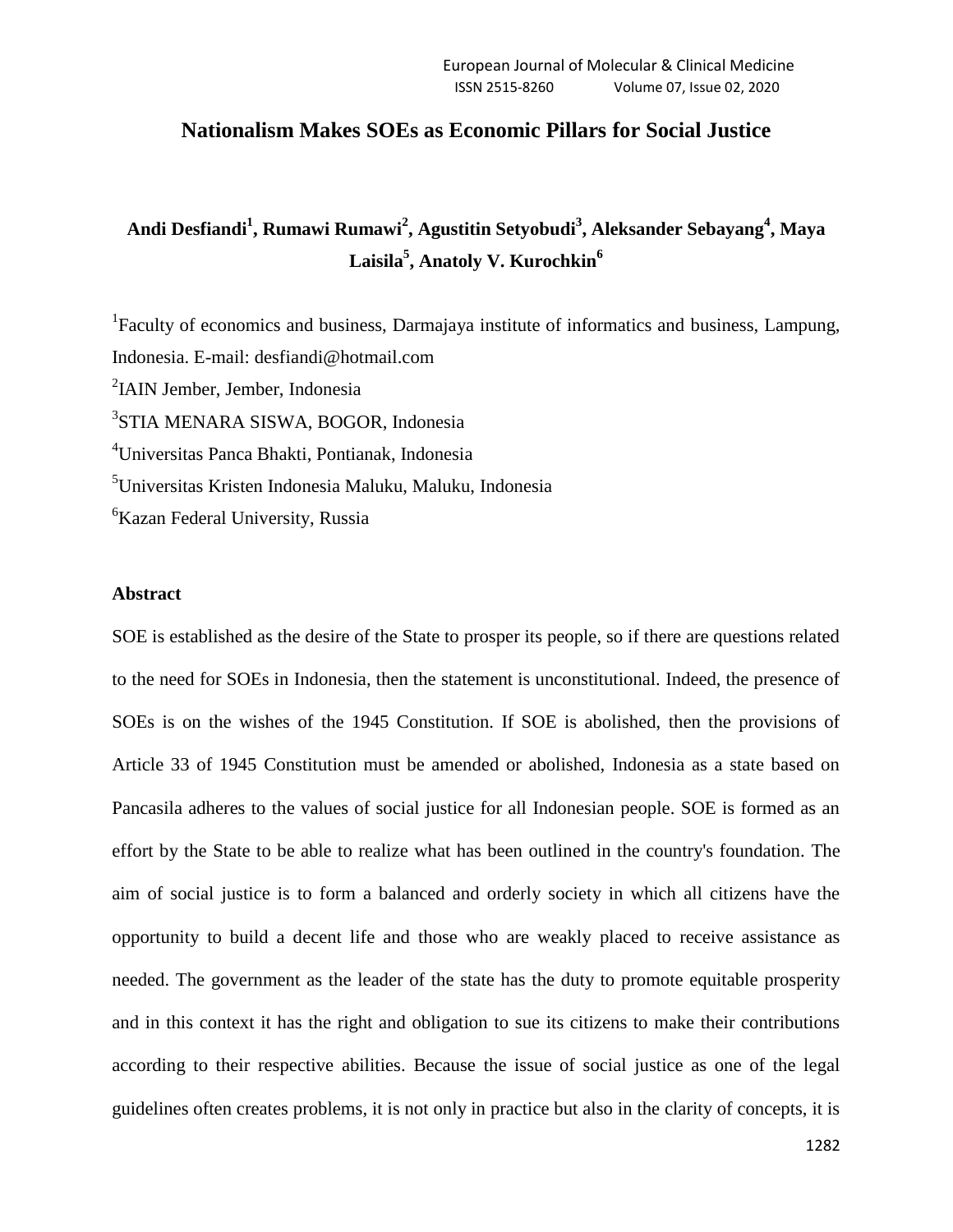necessary to explain in more detail about this conception by placing its position in the midst of the concept of justice in general. Essentially justice is related to the distribution of resources in society in the form of goods and services, business capital, social position and role, authority, power, opportunity, and others that have certain values for life.

**Keywords**: state owned enterprises, government, Pancasila, nationalism, social justice

#### **1. Introduction**

The principle that can be drawn for good emerges the different concepts of justice according to the intended group. If the distribution of resources is intended to have the same positive impact on everyone, this distribution is called "commutative justice". If distribution is intended to have a positive impact by prioritizing socially weak and disadvantaged groups of people, then justice is "corrective justice". If the distribution of resources is intended to have a positive impact in overcoming the loss of a group of people caused by the actions of another party or group then this justice is called "compensatory justice" [1].

In the context of Pancasila as a guide to law with social justice, there is a demand for the state that the laws made in Indonesia are always aimed at creating social justice, ie laws aimed at narrowing the gap between the strong and the weak socioeconomic life, even making a law aimed at giving special protection to a weak group so that he is not involved or released to compete freely with the strong considering he will always lose. It is something that is comfortable accepting Pancasila in such a conception, it is not a bombastic conception which is used as a tool to violate human rights in various fields [2].

The state intends to make SOE as one of the main movers of the national economy, so that SOE is one of the important pillars in national development. The important role of SOE is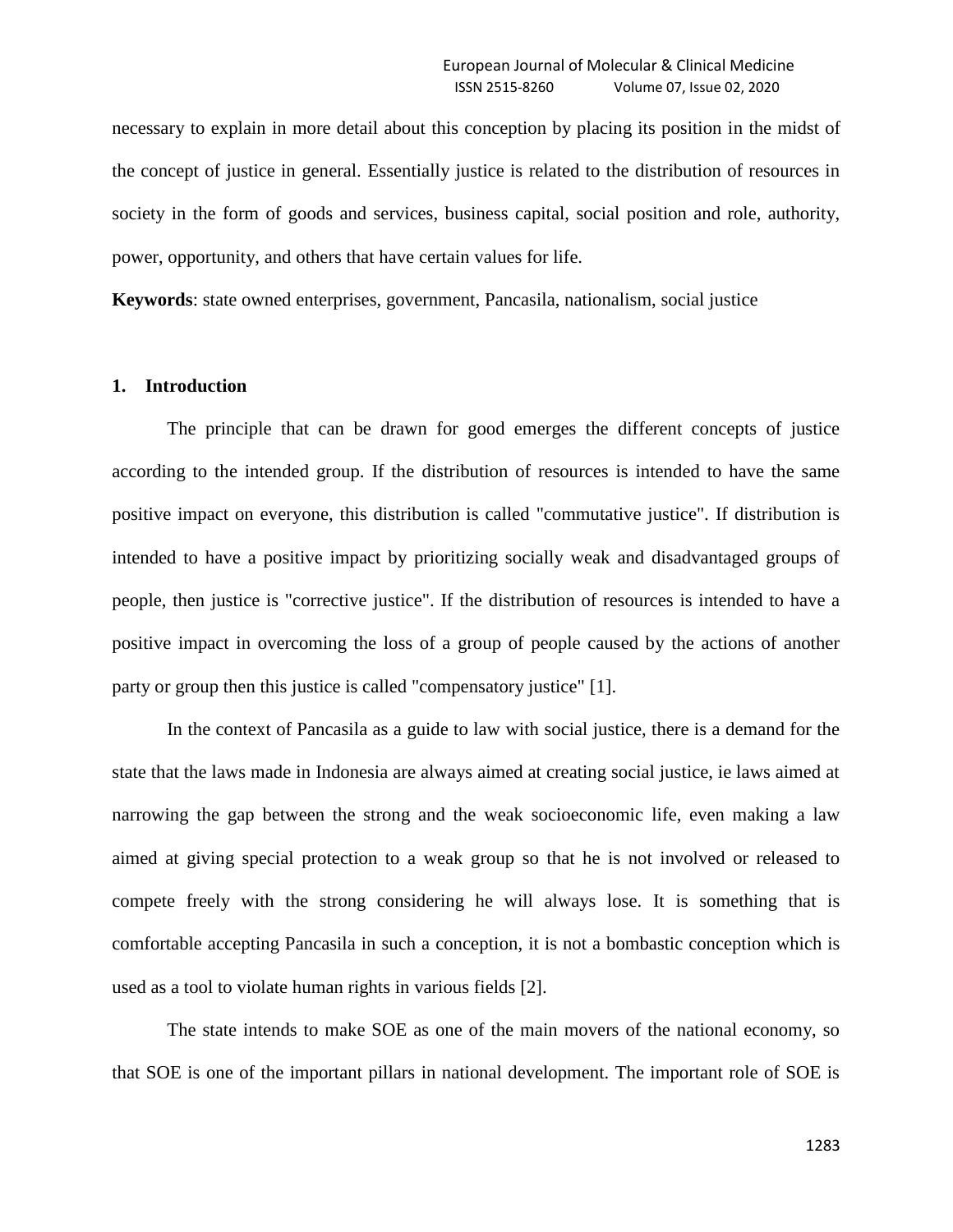not only expected to be the bearer of interests and services as well as meeting the needs of many people, but it is also as the biggest contributor to the national economy. Various sectors of SOEs, including SOE Plantation, have a very important role in realizing a complex state goal, so that SOE is a very important part of national and state life. National nationalism must view SOE as an entity that makes it the pillar of the nation's economy [3].

SOE can play their role as locomotive, motor, trainer, facilitator, motivator, mentor and strategic partner for micro, small and medium enterprises (MSMEs). Besides, SOE is expected to be a trainer, business mentor, facilitator, motivator, and strategic partner that is mutually beneficial to the people's economic activities, which are still classified as MSMEs. This makes SOE deserve to be called as the pillar of the national economy [4].

The existence of SOE as a pillar of the national economy can be seen from the policies adopted by Perkebunan Nusantara III, Ltd (Persero) (PTPN III), PTPN III realizes that the company's sustainability must be supported by a commitment or responsibility to the environment, and to support the sustainability of sustainable business entities must contain three basic pillars known as triple bottom lines, namely profit, people and planet, meaning that the existence of the company is as a profit-oriented business unit with attention to the people around and environmentally friendly. The characteristics of the plantation business that intersect with the community and environment positioning the role of corporate social responsibility as an inherent part of the business process [5].

The territory of PTPN III which is spread across seven regencies / cities in Sumatra Province requires well-planned, well-managed and supervised program management, so that eventually the existence of the company can improve the quality of life for all stakeholders,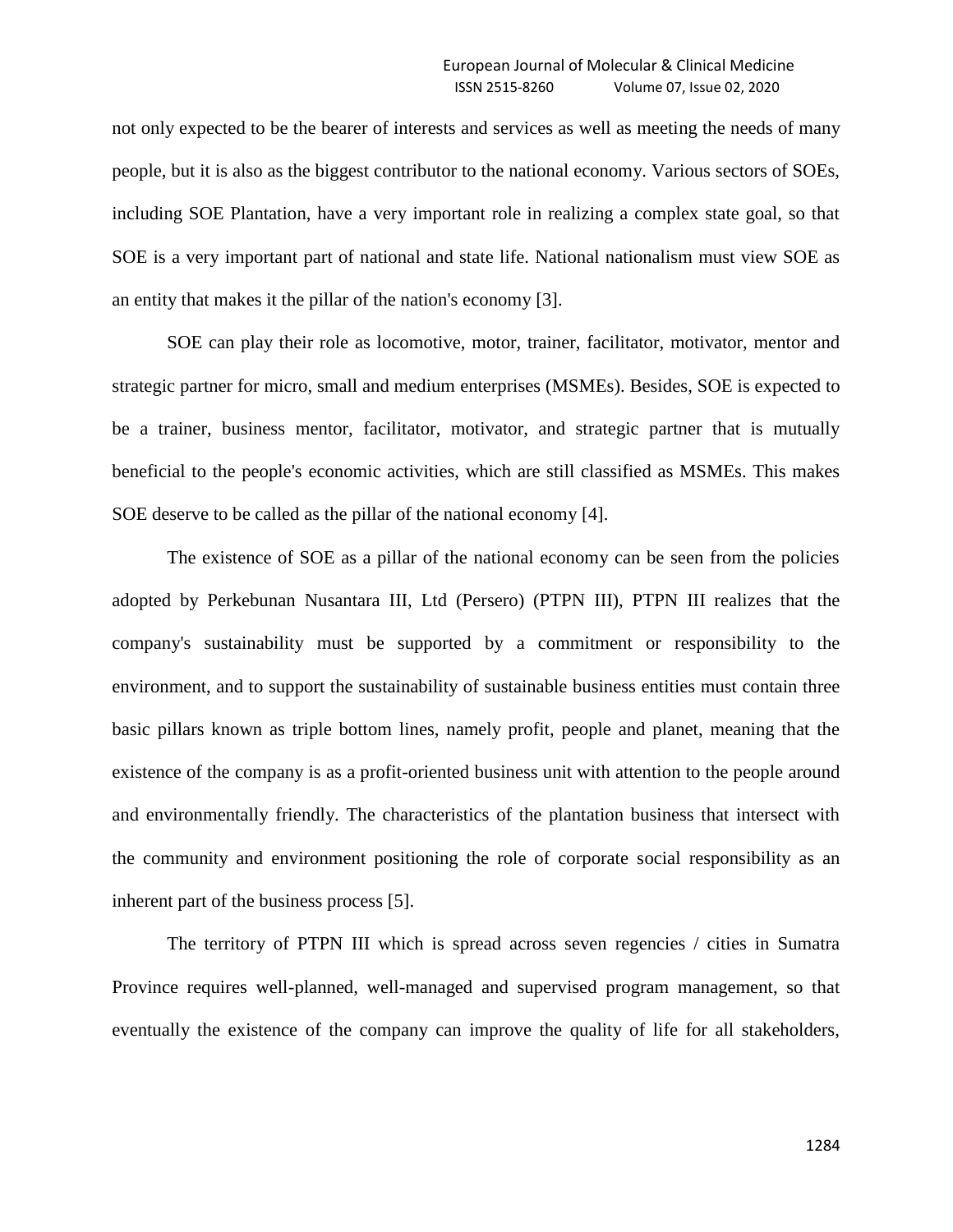namely customers, employees, clients, shareholders, the community and also adding value to the quality of the environment [6].

## **2. The Development of Surrounding Communities**

It is stated in Article 88 of Law No. 19 of 2003, it is determined that SOEs set aside a portion of profits in fostering small businesses and the development of surrounding communities whose arrangements are set forth in a Ministerial Decree. Based on this Law, SOE Ministerial Regulation No. PER-05 / MBU / 2007 jo. PER-08 / MBU / 2003 jo. PER.09 / MBU / 07/2015 regulates the Implementation of Partnership and Environmental Programs in all SOEs. PTPN III's responsibility program is implemented in the form of CSR, Community Development (BL), and Partnership (PK) programs with the following achievements:

#### **2.1 Partnership Program**

This program is implemented through the provision of soft and revolving loans with an interest of 6 percent per year to small and medium enterprises (SMEs), the provision of soft interest funds is intended to finance working capital and / or purchase fixed assets in order to increase production and marketing [7]. Fund in fostering partnership is also given in the form of funding in education, training, apprenticeship, marketing, promotion and other matters relating to increasing the productivity of the fostered partners.

As of June 2015, PTPN III had distributed loans to 6,573 business units of SMEs that were domiciled in 22 Regencies / Cities in North Sumatra, West Sumatra, and Aceh Provinces. 208.288.552.113, consisting of businesses in the sectors of: trade, services, agriculture, industry, fisheries, animal husbandry, plantations, and other sectors [8].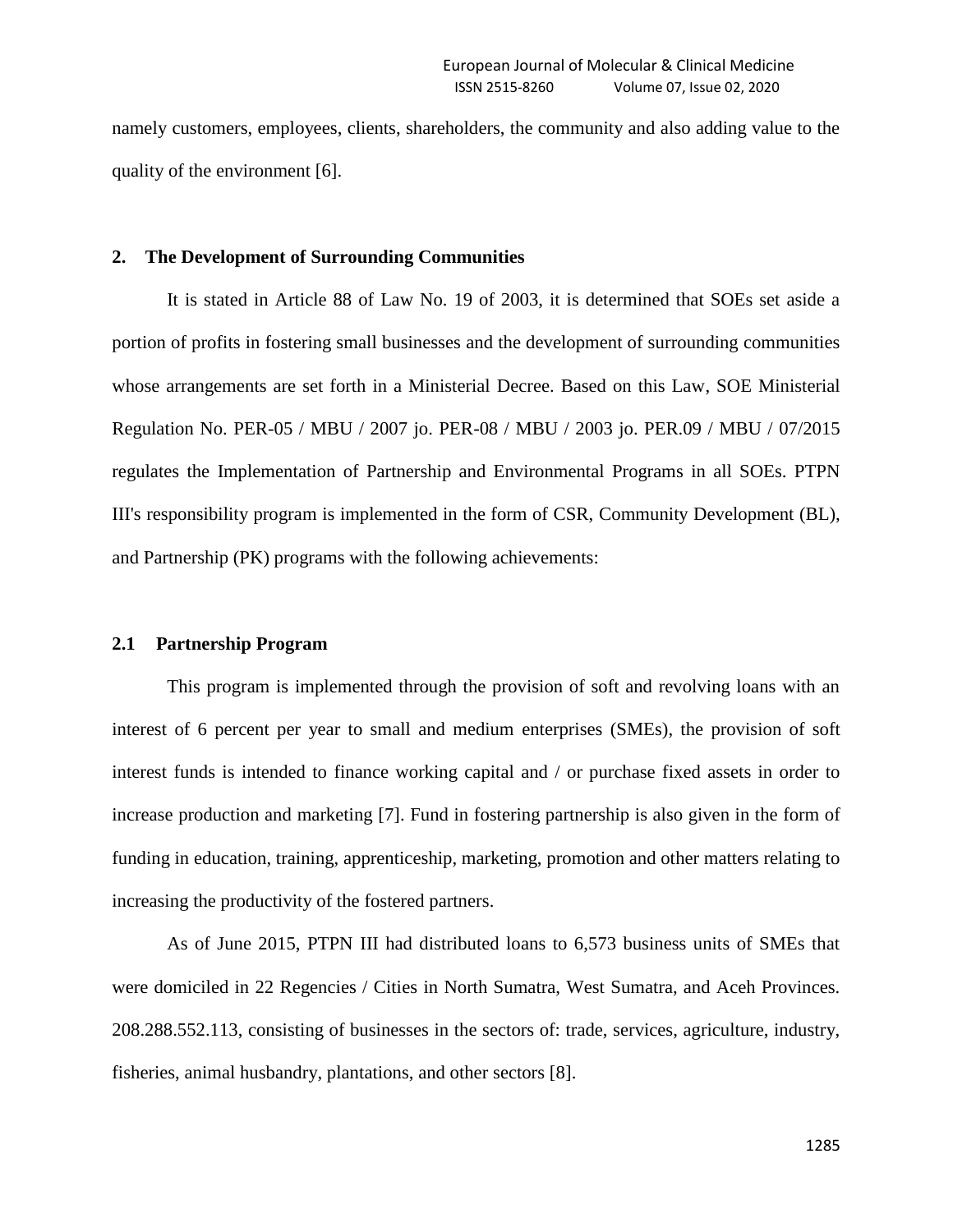The assistance and guidance for the UKM practitioners has had a positive impact on the progress of the business partners and enhancing the security of PTPN III's business environment, such as:

- a. The volume of production of goods and services produced by fostered partners is increasing;
- b. Increasing employment opportunities especially in the place of domicile of the fostered partners;
- c. Actors of assisted partner of UKM can avoid the practices of moneylenders;
- d. It is able to improve managerial skills and the quality of the production of goods and services of UKM fostered partners so that they are expected to have competitiveness;
- e. Many fostered partners have been able to demonstrate their business development by making micro businesses as adopted children, and there are already several fostered partners who are able to penetrate foreign markets such as Singapore and Malaysia;
- f. The realization of a more harmonious relationship between the company and the community around the PTPN III business area / work unit so that there are no claims / rejections (zero complaint) from the community towards the company's activities.

#### **2.2 Community Development Program and CSR Program**

This program is given in the form of direct distribution of assistance to the community which includes natural disaster assistance, education and / or training to improve public health, development of public facilities and infrastructure, construction of religious facilities, nature conservation, and community social assistance in the context of poverty alleviation. CSR is a company program to empower the community through assistance in building social facilities and infrastructure for the community around the plantation. The implementation of CSR programs is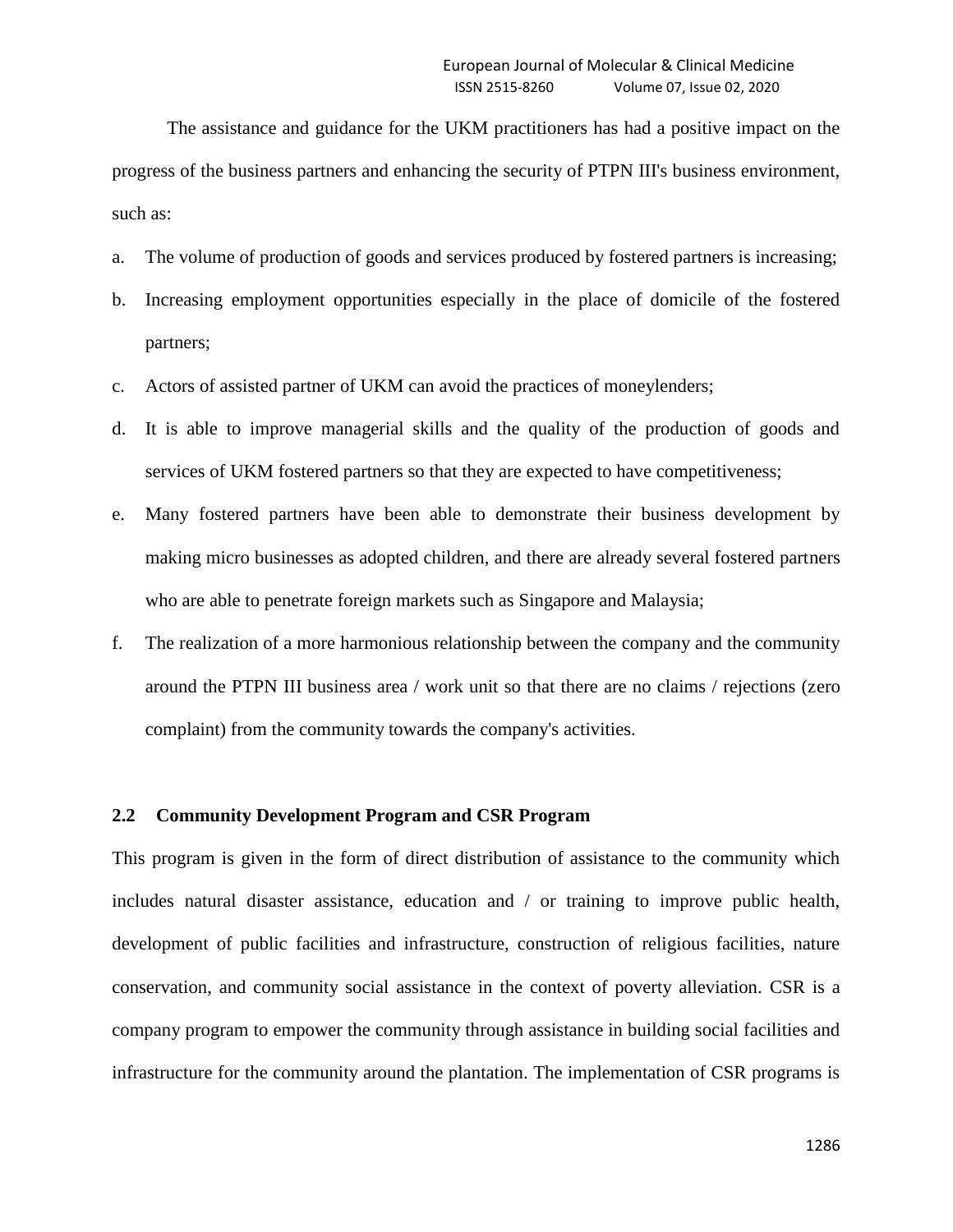the implementation of Law No. 40 of 2007 concerning Limited Liability Companies. The distribution of CSR funds in the Regencies and Cities of North Sumatra Province is intended for activities: sports activities, commemoration of holidays / celebrations, nature conservation, food security and hotticulture, public facilities and infrastructure, and others [9].

According to Imanuddin Ilmar that this can be seen clearly through its role as a pioneer of business activities (pioneers) in the national economy. In fact, SOE can also be a savior to get out of the national economic crisis, as well as being the driving force of the national economy when private businesses are no longer dominant and battered due to the economic crisis.

In addition, it must also be recognized that the economic crisis that hit Indonesia has made the joints of the national economy so fragile and powerless to immediately rise to overcome the crisis. Therefore we need a new locomotive to borrow, the term developed in the business world to attract these already very fragile economic, to survive and function so that national economic activity continues to run. This role cannot be expected from national private businesses that have been declared collapsed, especially since the new cooperative business has been given the role of being a national economic power [10].

With the current status and condition of SOEs, it is clear that SOE's position is a very prominent economic factor and as a leading entity in the national economic system. Moreover, in carrying out its role as a business entity that holds a monopoly in the administration of production branches which are important for the state and which control the lives of many people. The ability and performance of SOE becomes the foundation of hope which does not only in carry out the function of public benefits in the form of providing goods and services of high quality and strong competitiveness both in the domestic market and in the global market,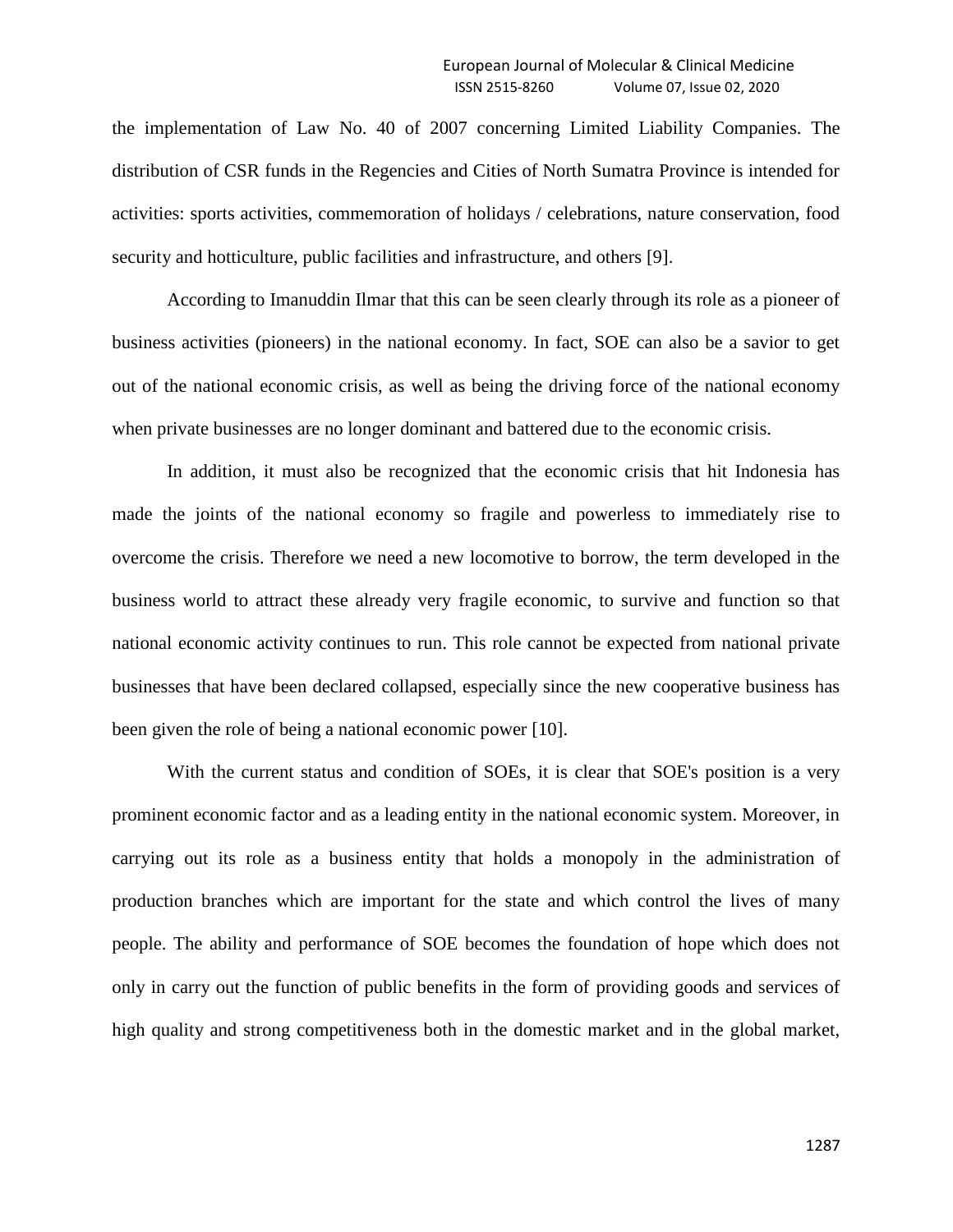but it is also as a driving force for other economic sectors to rise through partnership business programs and as a producer of profits or income for the country.

Improving the ability and performance of SOE might not have only positive implications on the development of the national economy, but it also aims at efficient, productive, and professional management of SOEs. Moreover, it is expected that SOE can be a world-class company. Through the presence of SOEs, in fact Indonesia deserves to be a big country and control the world development discourse. Seeing the condition of Indonesia's natural wealth which is extraordinary, this condition can be utilized to make Indonesia as a reckoned country in the world economic arena. Important development needs in all countries, 80 percent more can be found in Indonesia. Natural resources should be a weapon of international diplomacy to elevate Indonesia's important role in the world order in the future [11]. In the author's opinion, it should be so great at the natural wealth he possessed, that the Indonesian world must be able to "roar" like a lion, but now the "roar" cannot be heard. Even what it sounds "meongan" of the cat that has not been able to steal the world's attention.

Not only that, the cultural wealth in which the principles of human and community life can be found is also a power to direct the development of civilization in every country in the world. Besides, the demographic aspect is the bargaining power of economic politics in the constellation of world trade which become a force. Therefore, Indonesia is a country that has the most interest in preserving nature more than other nations [12].

Development in Indonesia has been running for a long time, in fact, the results have not been able to lift our nation to the level of a highly dignified country and have a good position in the eyes of the world. Insubordination actually becomes a bad shadow of our nation at the age of 70 years. We need to examine together where the actual location of the problem so that the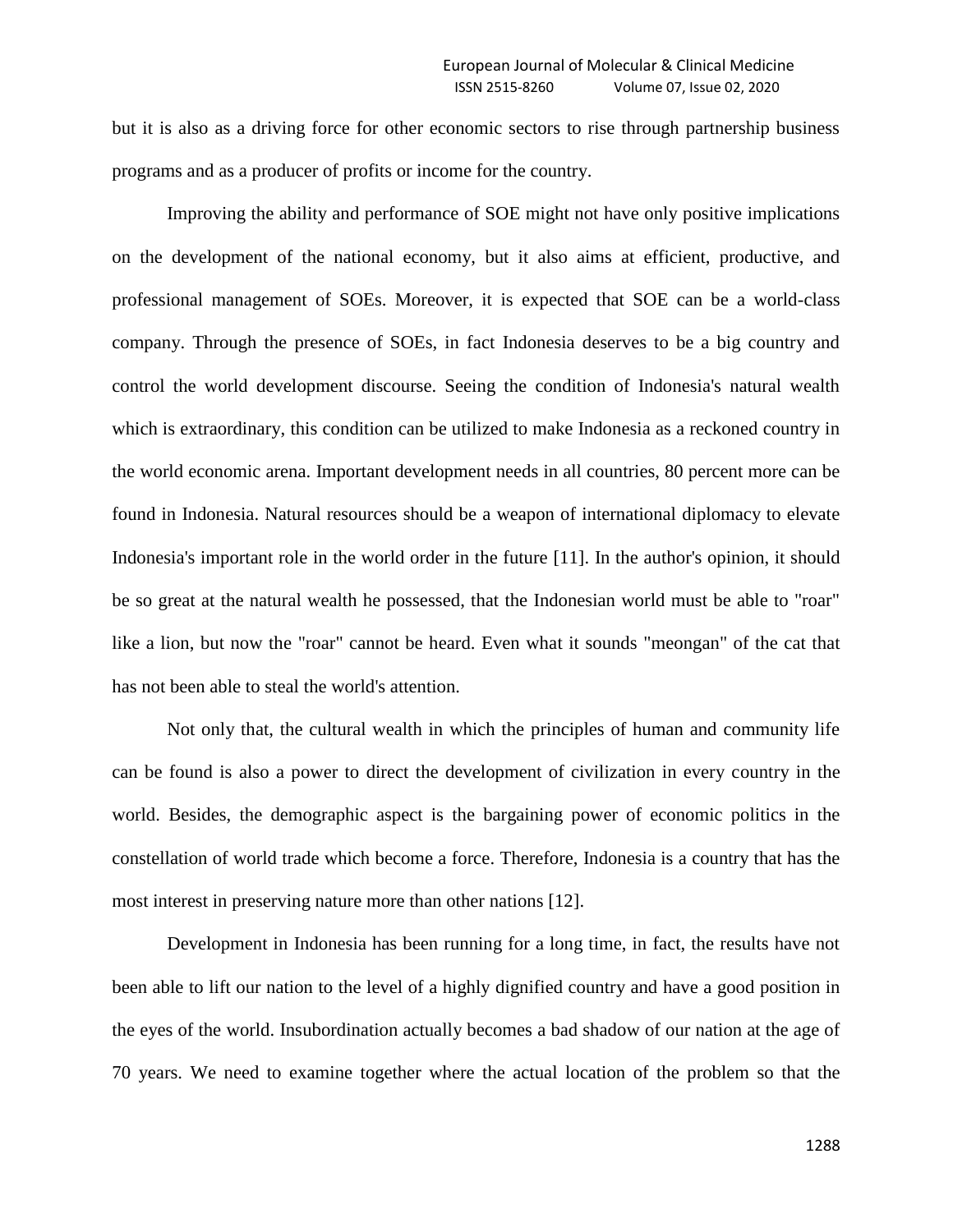condition of the nation is still like a road in place and does not show a significant progress. It should be suspected that the love of homeland is in the level of degradation. The framework of nationalism in the nation and state must be a concern for all of us to be able to make this nation go back in accordance with what the founding fathers previously dreamed of [13].

## **3. Natural facts in Indonesia**

Therefore, it is necessary to summarize the natural facts of Indonesia so as to whip up awareness that we are indeed in a real rich country, not in an imaginary country. Natural facts in Indonesia include:

## **3.1 Astronomical and geographical location**

The location of the Indonesian nation is very profitable and strategic. It is beneficial because the tropical climate under the equator makes Indonesia a rich and fertile country. It is strategic and political economy context because it is located at the crossroads of people and goods between continents. In addition, the expanse of more than 17,000 islands with sea areas covers 2/3 of the total area of Indonesia, which is 2,915,000 km per square foot with a coastline of 81,000 KM, also places Indonesia's natural maritime land to be reckoned with.

#### **3.2 Biodiversity and Fossil energy**

Indonesia is the second largest owner of biodiversity in the universe. There are 785,058 types of Indonesia's biodiversity out of 5,131,100 total world biodiversity. Indonesia currently still has oil reserves of 8.1 billion barrels consisting of 4.4 billion barrels of proven reserves and 3.7 billion barrels of potential reserves. The largest reserves are in central Sumatra which is 3.8 billion barrels. Indonesia's natural gas plays an important role in international trade after oil.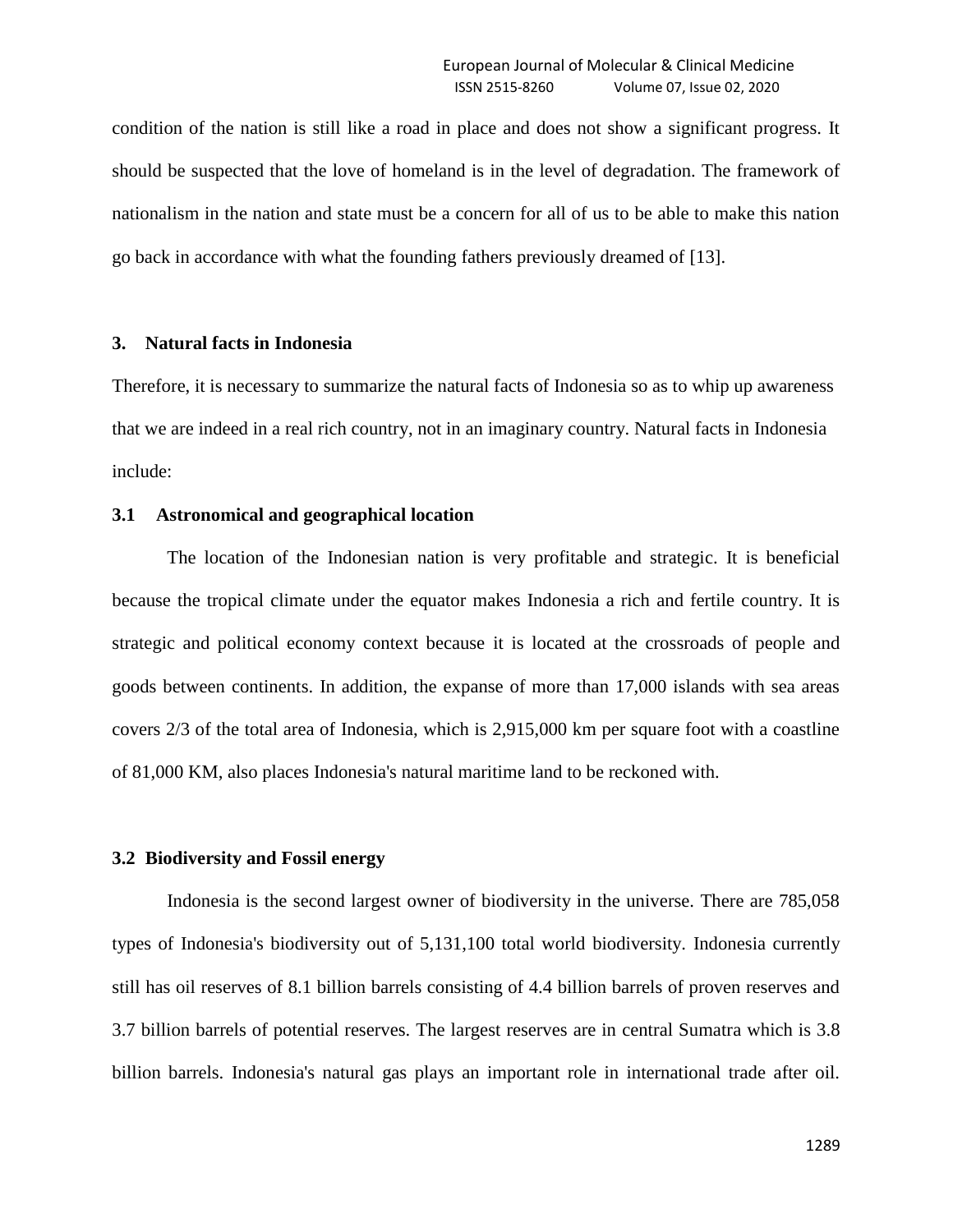Indonesia's natural gas reserves are 152.9 TSCF (trillion square cubic feet). Coal is also a very important Indonesian natural resource. At present, Indonesia's coal reserves are 103.187 billion tons, the largest is in Kalimantan (52.32 billion tons) and Sumatra (52.48 billion tons). There are 12 percent of high quality, for example, more than 7,100 kcal / kg, 66 percent are of medium quality 6,100 - 7,000 kcal / kg and the rest are of low quality.

#### **3.3 Energy is not oil, gas and mineral.**

The non-fossil energies are sea waves, tides, sea water currents, salinity, and sea water temperatures. Indonesia's marine potential can be utilized to produce 240 Gwe of energy. The estimated electricity potential of wave energy reaches 20 - 70 MW / m. Geothermal is also a natural blessing that can be utilized in Indonesia. The potential geothermal energy is estimated to reach 29,215 MW, the result of the Pacific and Pacific serkum cuetum through the meeting of the Indo-Austronesian and Eurasian Pacific Earth plates. In addition, solar, biomass, nuclear, hydrothermal, and even waste energy have the potential to be developed as an energy source besides oil and gas and coal. Energy is not oil and gas and mineral.

#### **3.4 Forest**

Indonesia's forest is the world's most important source of oxygen and a diverse place for biotaendemic living. Although Indonesia's land covers only 1.3 percent of the planet's surface, globally our country is home for 12 percent of mammals, 16 percent of reptiles and amphibians, 17 percent of birds, ten percent of flower plants, and 25 percent of fish species. In contrast to Brazil which has the first largest forest area in the world but a high level of hemogeneity, Indonesia has unmatched biodiversity [14].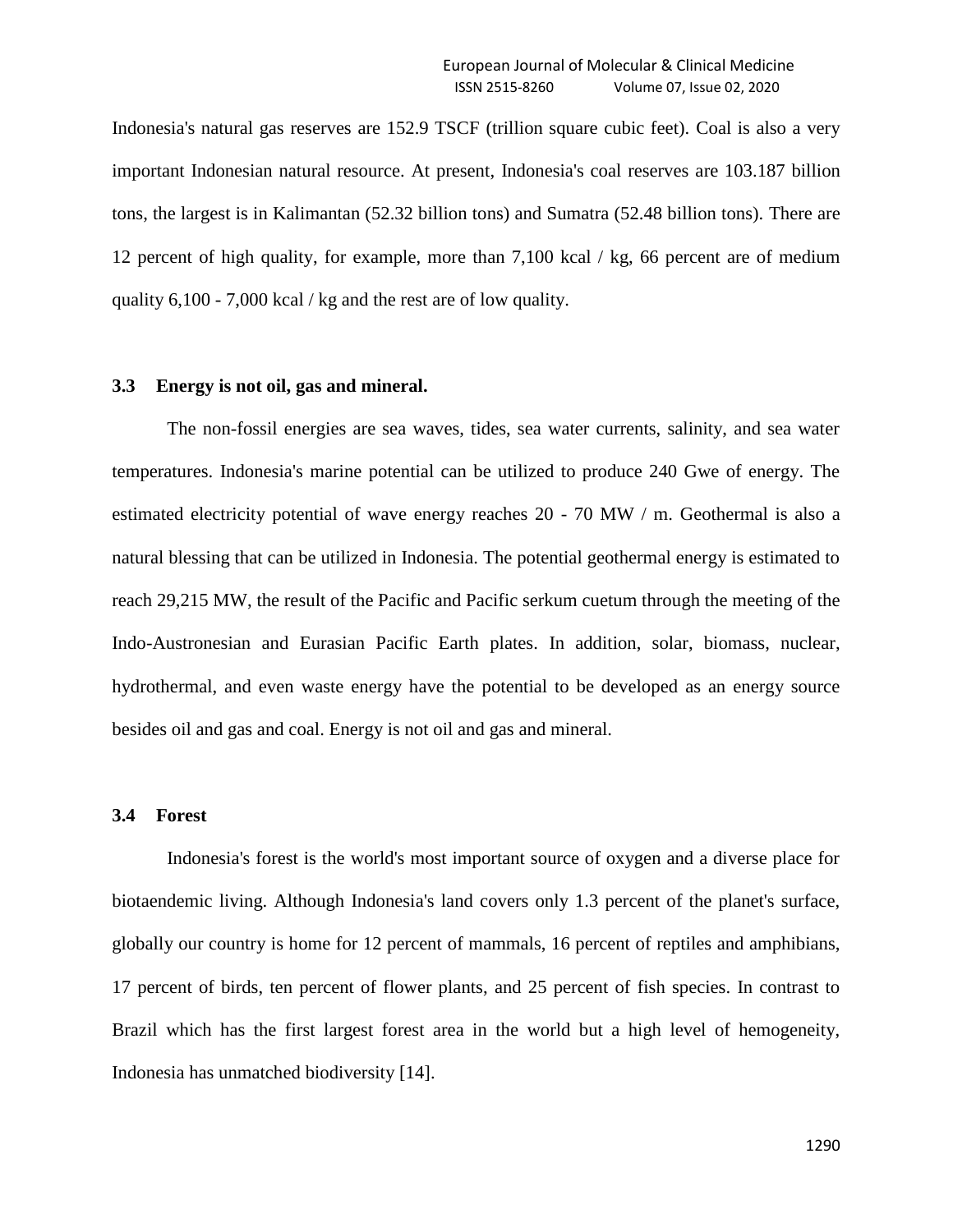Indonesia's tropical forest is a home and the last hiding place for the world's unique biological wealth. Indonesia's forest biodiversity still contains many species that have not been identified and are still a hidden mystery in them. WWF data shows that between 1994 and 2007 alone more than 400 new species were discovered in the world of science in the forests of Kalimantan Island. This places Indonesia as one of the countries with the highest biodiversity in the world. Based on FAO data for 2010, the world's forests - including Indonesia's forests - hold 289 gigatons of carbon in total and play an important role in maintaining global climate stability  $[15]$ .

## **3.5 Coral reefs**

Most of the islands in Indonesia are volcanic islands which emerge from deep sea waters. There are 16 percent of the world's coral reefs (more than 39,500 KM per square) are in Indonesia. Indonesian coral reefs save their biodiversity in the world, there are approximately 590 hard coral species representing more than 95 percent of the total number of species recorded at the center of the coral triangle. Indonesia's coral reefs, there are a large and diverse population of fish and other marine, with at least 2,200 species of reef fish recorded in Indonesia. Despite its high diversity, it is classified as a small number of species that are unique to Indonesia. Of the 2,200 species of reef fish, only 197 species are considered endemic, which shows that most species have extensive and interconnected migrants throughout the coral triangle area [16].

## **3.6 Fish**

The potential of Indonesian fish is 2,741 marine fish species (including 1,343 reef fish species). Reptiles consist of 6 species of turtles, 30 species of mammals. The average number of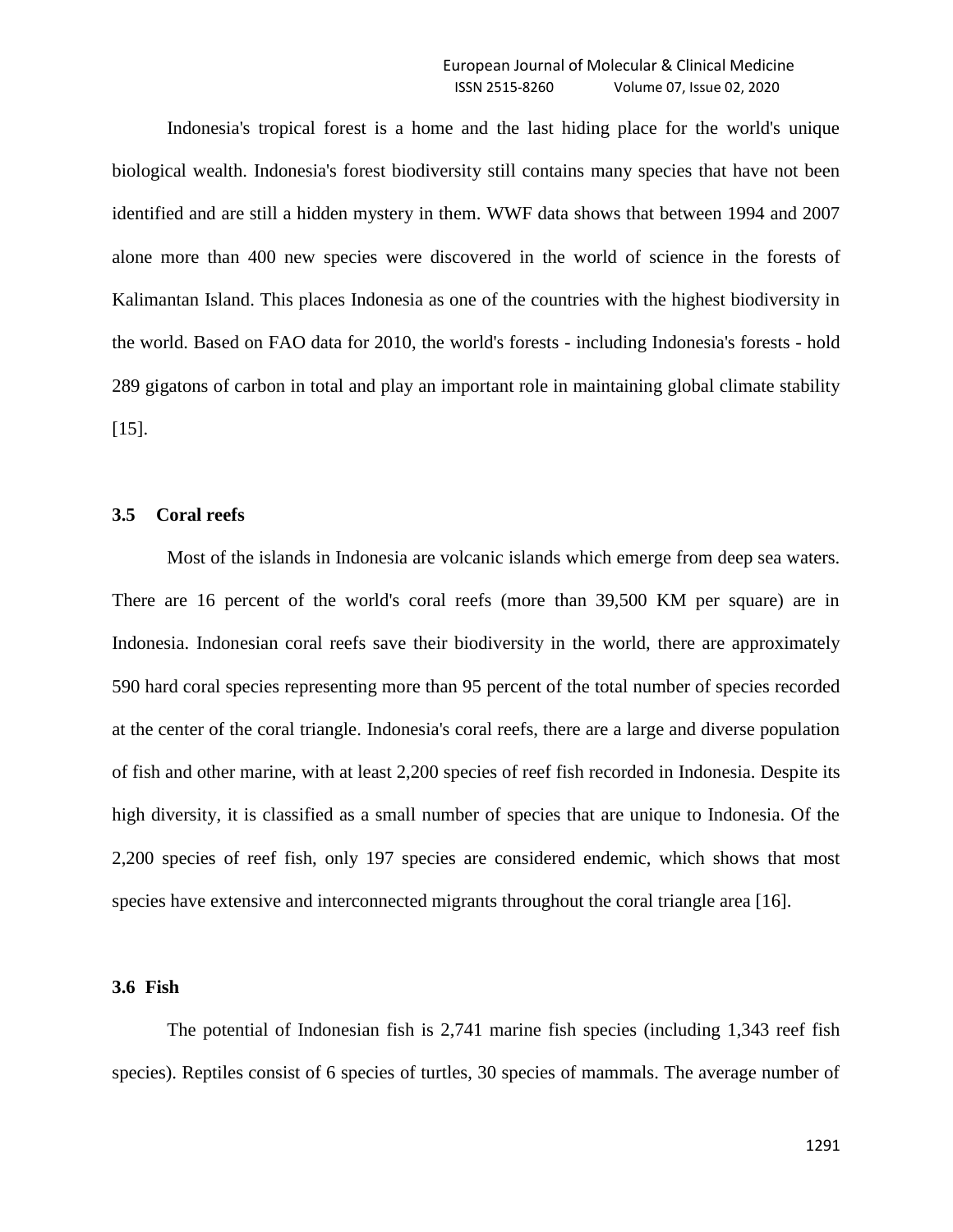fish catches is 3,705,745 metric tons per year while the types of crustaceans and mollusks are 320,670 metric tons per year. In addition to the resources described above, other natural potentials such as agriculture, animal husbandry, and other resources are very abundant as a commodity that places Indonesia as the owner of a very high comparative advantage. Thus, there is no reason for us to regret being born as Indonesian children who have abundant natural resources, but knowing all the wealth owned by the Indonesian people makes our sense of nationalism as a nation's children increase? The author argues that sometimes our natural wealth becomes the nation's children who are lulled by the advantages possessed by the Indonesian people [17].

From the explanation above, the founding fathers of this country have seen the great prospects of the economic achievement of the Indonesian people to the maximum level, thus, it is expected to be able to provide prosperity for all Indonesian people. Thus, our State Constitution places it in article 33 UIJD 1945 as an appropriate protection so that all existing natural wealth can be enjoyed by all the nation's children. Out of all the natural wealth owned by Indonesia, most of them were managed by BIN as an extension of the State in achieving the aims and objectives of Article 33 of the 1945 Constitution, State-Owned Plantation Enterprises that carry out management of state assets in agriculture and forestry. 70 years Indonesia has been independent and sovereign to take care of its own people, but it is felt that the presence of SOEs has not reached its maximum point. The author believes that this is still considered normal, considering that 70 years is not a long time for a nation to be able to learn, research, and find the best format for a State company in exploring the sectors of their respective businesses [18].

President Sukarno in the early days of Indonesia's independence also wanted that all of Indonesia's natural wealth in the future could be exploited by the nation's children, thus, he

1292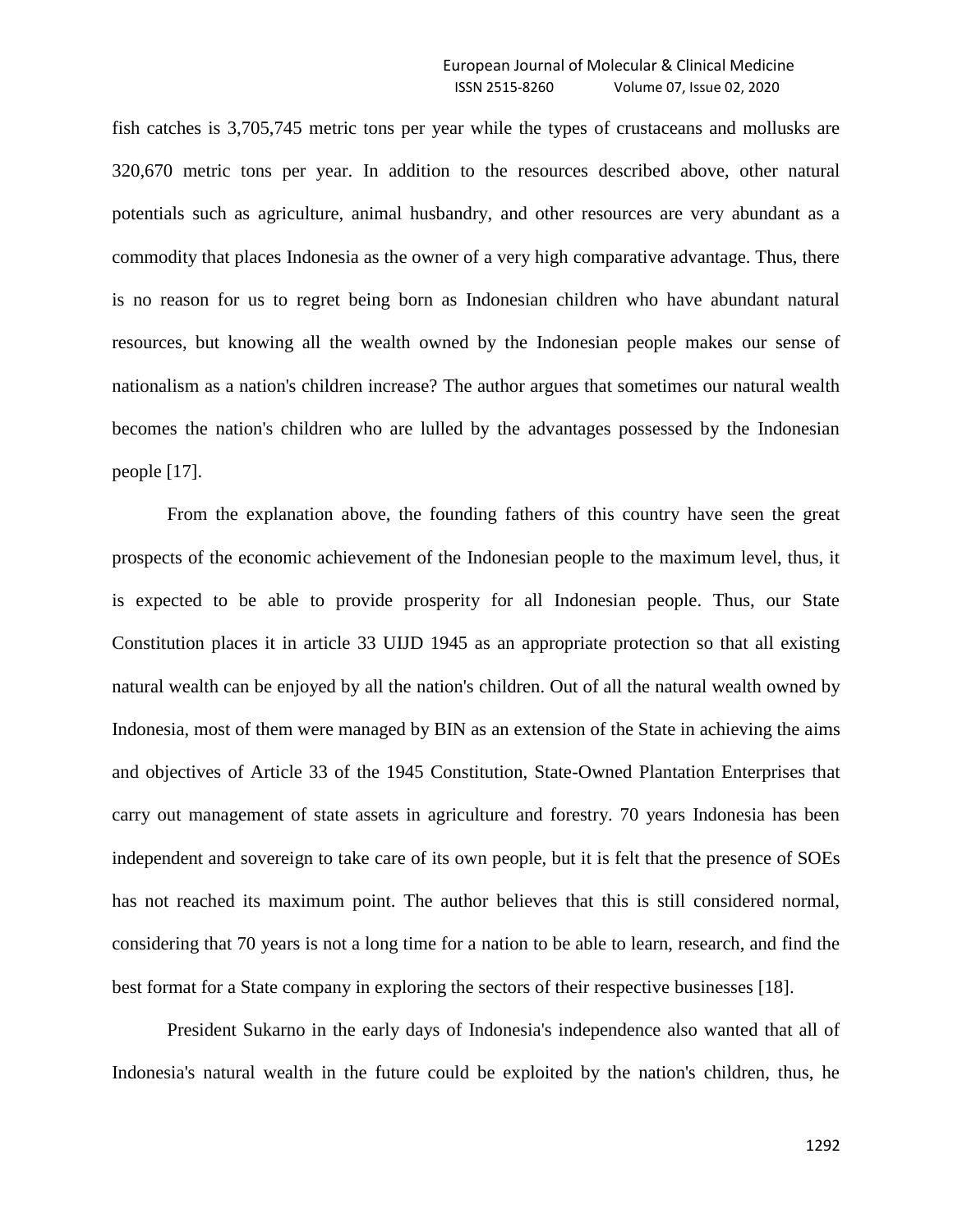patiently waited for the nation's children who were studying and schools around the world to return to the lap of the motherland to apply science and knowledge he has acquired for the management of the resources we have. In contrast to Suharto, who prefers infrastructure development as soon as possible, he prefers to invite foreign investors who have the financial capacity and skills to exploit our natural wealth.

SOE is an entity that must be supported to be a competitive company, both on the national and international stage. The founding fathers idea to put substance in Article 33 of the Constitution is that the State is able to exploit all of Indonesia's natural wealth through entities that are given the authority to do, and SOE is the intended entity. Therefore, SOE must be the pride of the nation's children in achieving what they aspire to be when the country is liberated. SOE is a pillar of the economy and national economic development, it is not just a tool for a handful of groups and individuals who speak in the name of personal and group interests. If the existence of SOE has been manipulated and it is no longer in line with the purpose of its establishment, it will be like a lighthouse that looks shining and bright on the outside, but it is dark and gloomy inside. As the nation's children, it has become our common duty and responsibility to restore the position of SOE as an entity that can become part of the culture and pride of the Indonesian people to be able to realize the goals of the nation and state.

#### **4. Conclusion**

The government as a financier of SOEs should have brought SOE closer to the community as important in realizing the welfare goals mandated by the constitution. Although currently the SOE has carried out activities that touches the community, it is only limited to partnership relationships in the form of work programs and CSR obligations that are stipulated in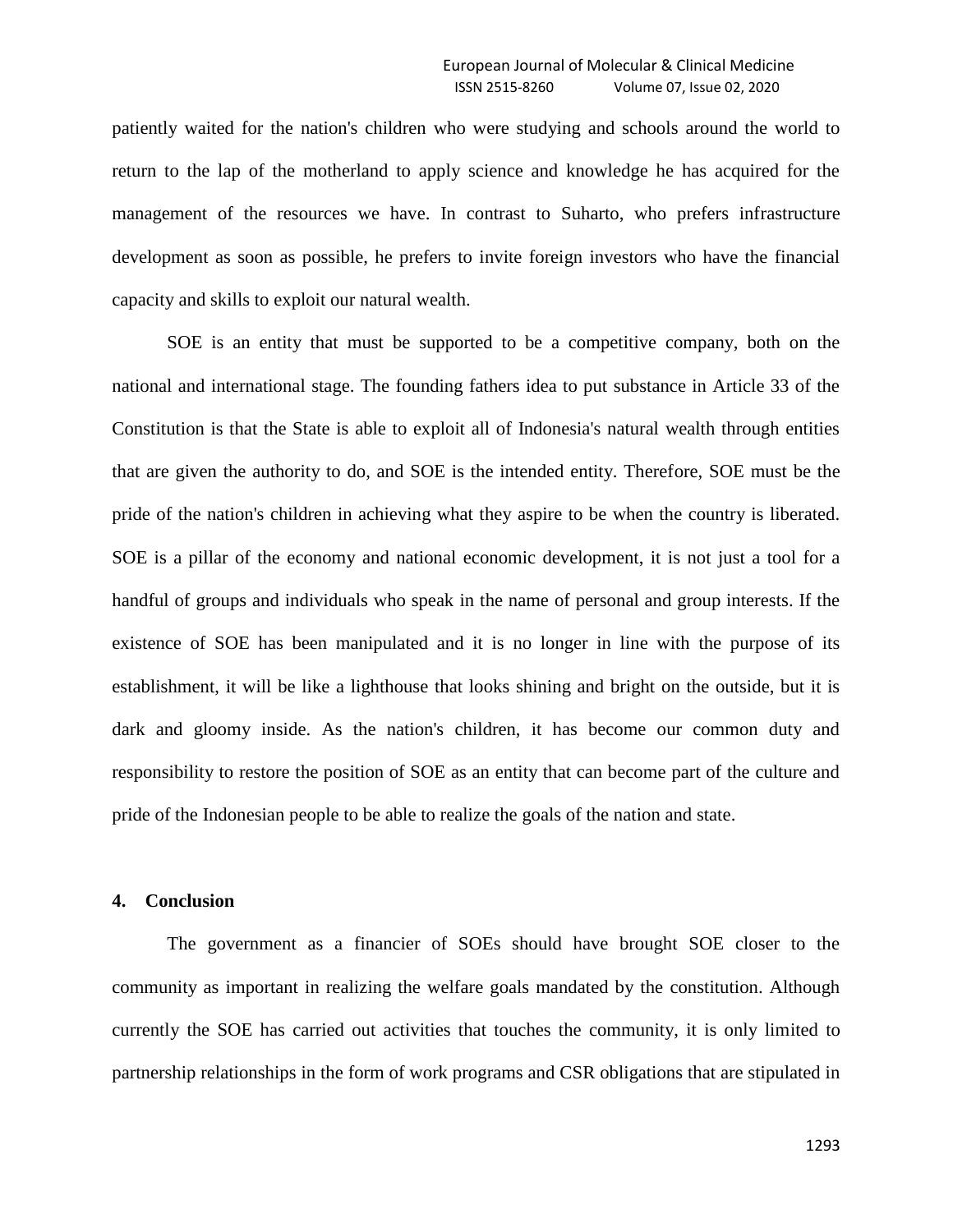the Law. Dividend is part of company profits, the writer saves a portion of the profits of SOEs can be directly given to the community in the district / city through the local government where the SOE operates. The division of profits from the management of SOEs between the central and regional regencies / cities is part of the policies that should be enforced, this policy is very effective in socializing SOEs to the public as State companies acting as pillars of the economy in realizing national and state development. If this policy can be implemented, the community around SOE can immediately feel the existence of SOEs, the sense of ownership of SOEs will also arise by this policy implementation. Besides, in managing its business, SOE will always be side by side with the community and its existence is maintained as a business entity whose benefits can be directly felt by the community.

## **References**

- [1]. Tyler, T., Boeckmann, R. J., Smith, H. J., & Huo, Y. J. (2019). *Social justice in a diverse society*. Routledge.
- [2]. Jumali, B. Supriyono, C. Sale, T. Domai, and M. Indrasari, "Utilization regional assets in the framework of regional fiscal potential (Study of asset management in Blitar District)," J. Adv. Res. Dyn. Control Syst., vol. 11, no. 7, pp. 249–256, 2019.
- [3]. E. Yunus and M. Indrasari, "Opportunities and challenges of tourism industry," Int. J. Econ. Res., vol. 14, no. 7, pp. 277–291, 2017.
- [4]. Hoefer, R. (2019). *Advocacy practice for social justice*. Oxford University Press.
- [5]. Capeheart, L., & Milovanovic, D. (2020). *Social Justice: Theories, Issues, and Movements (Revised and Expanded Edition)*. Rutgers University Press.
- [6]. Siders, A. R. (2019). Social justice implications of US managed retreat buyout programs. *Climatic Change*, *152*(2), 239-257.
- [7]. Thrift, E., & Sugarman, J. (2019). What is social justice? Implications for psychology. *Journal of Theoretical and Philosophical Psychology*, *39*(1), 1.